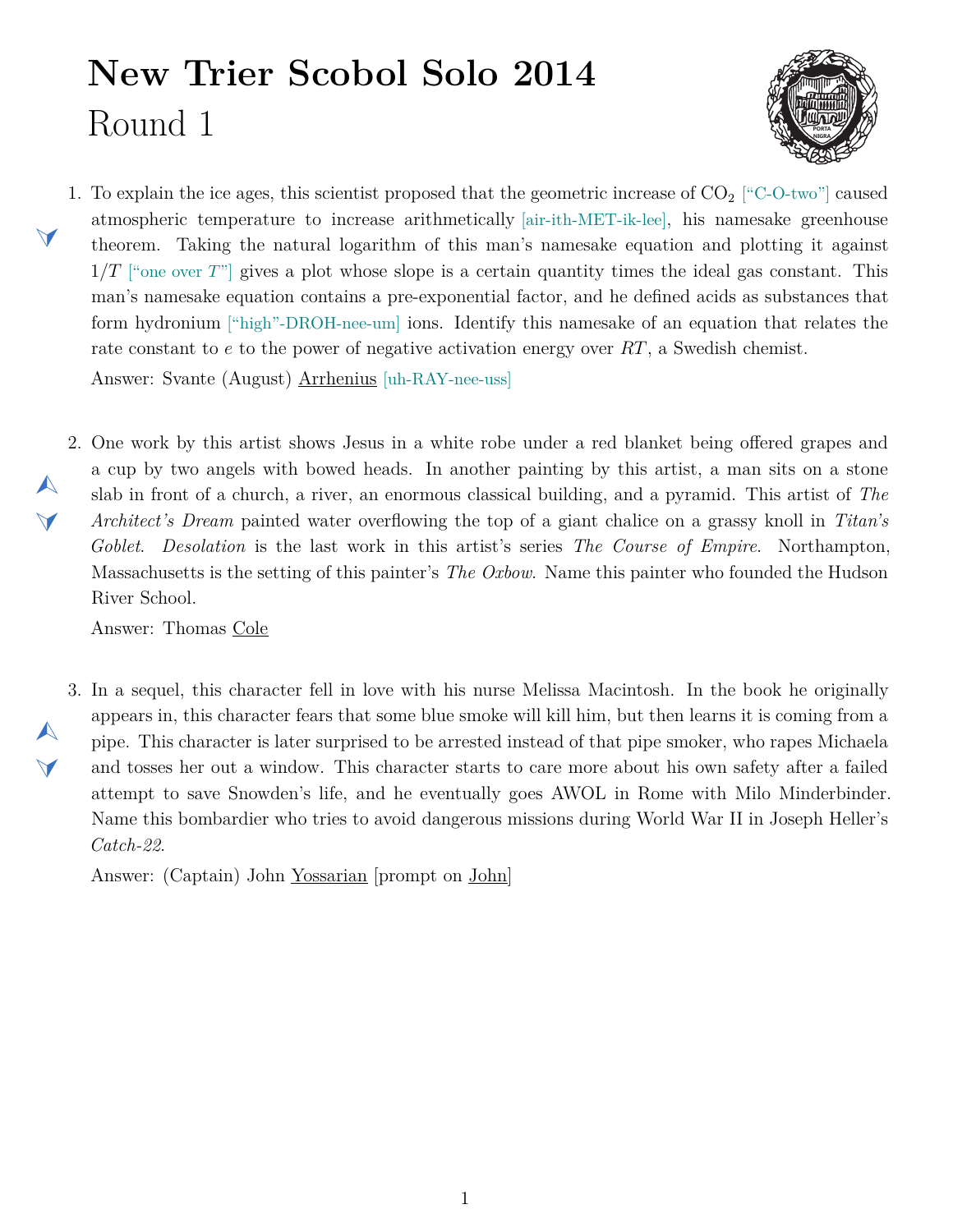<span id="page-1-0"></span>4. This event began two years after the French government ratified treaties between Pierre  $\blacktriangledown$ Savorgnan [sa-vorn-yahn] de Brazza and King Makoko. That ratification led to a protest from Portugal when many similar treaties were signed by either France or Belgium. Fourteen countries, including the United States, signed this event's General Act, which included a free trade agreement on Lake Niassa, also known as Lake Malawi. During this event, Portugal proposed a "Pink Map" with Angola and Mozambique united. Name this 1884-to-1885 meeting that addressed the scramble for African colonies, and which was hosted by Otto von Bismarck in his capital.

Answer: Berlin West Africa Conference [accept Congo Conference; do not accept "Congress of Berlin"]

<span id="page-1-1"></span>5. China claims part of the Gasa district of this country. The Tiger's Nest Monastery is located in its city of Paro. Its eastern provinces are the home of Tibetan Sharchops. Dzongkha is its national language, but native speakers are only concentrated in the western part of this country. This country's Gangkhar Puensum is believed to be the highest unclimbed mountain in the world. This nation has a Gross National Happiness Commission. Its flag features Druk the Thunder Dragon. This country is separated by the Indian states of Assam and West Bengal from Bangladesh, and by the state of Sikkim from Nepal. Name this country whose capital is Thimphu.

Answer: (Kingdom of) Bhutan [boo-TAHN] [or Druk Yul or Druk Gyalkhap]

<span id="page-1-2"></span>6. This leader passed away while a delegation he sent was meeting with Abu Hasan. This person was embarrassed by being forced to kiss the ground in front of Al-Nasir Muhammad. The Mossi Empire conquered his government's capital during one this man's travels. During this leader's reign, the University of Sankore and a large number of mosques were created. This person became a leader when Abu Bakr II went on an ocean voyage. This leader's General Sagmandia captured the city of Gao, which served as the capital of the Mali Empire. Name this 14th-century leader who caused inflation by spending an immense amount of gold on his pilgrimage to Mecca.

Answer: Mansa Musa I [or Kankou Musa or Kankan Musa]

<span id="page-1-3"></span>7. The most common type of this ecosystem is connected to a shore without a lagoon, and is classified as fringing. This ecosystem is the home of trunkfish and hawkfish, and fish in this ecosystem generally are flatter and more colorful than other fish. This location grows due to the actions of certain anthozoans, a type of cnidarians [ny-DAIR-ee-unz], allowing it to remain in place when the land from which this system grew out recedes. When these structures are not attached to land, they are classified as atolls. Name these calcium carbonate systems such as the Great Barrier near Queensland, Australia. Answer: coral reefs [prompt on reefs; prompt on atolls]

 $\blacktriangle$ 

 $\blacktriangle$ 

 $\blacktriangledown$ 

 $\blacktriangle$ 

 $\blacktriangledown$ 

 $\blacktriangle$ 

 $\blacktriangledown$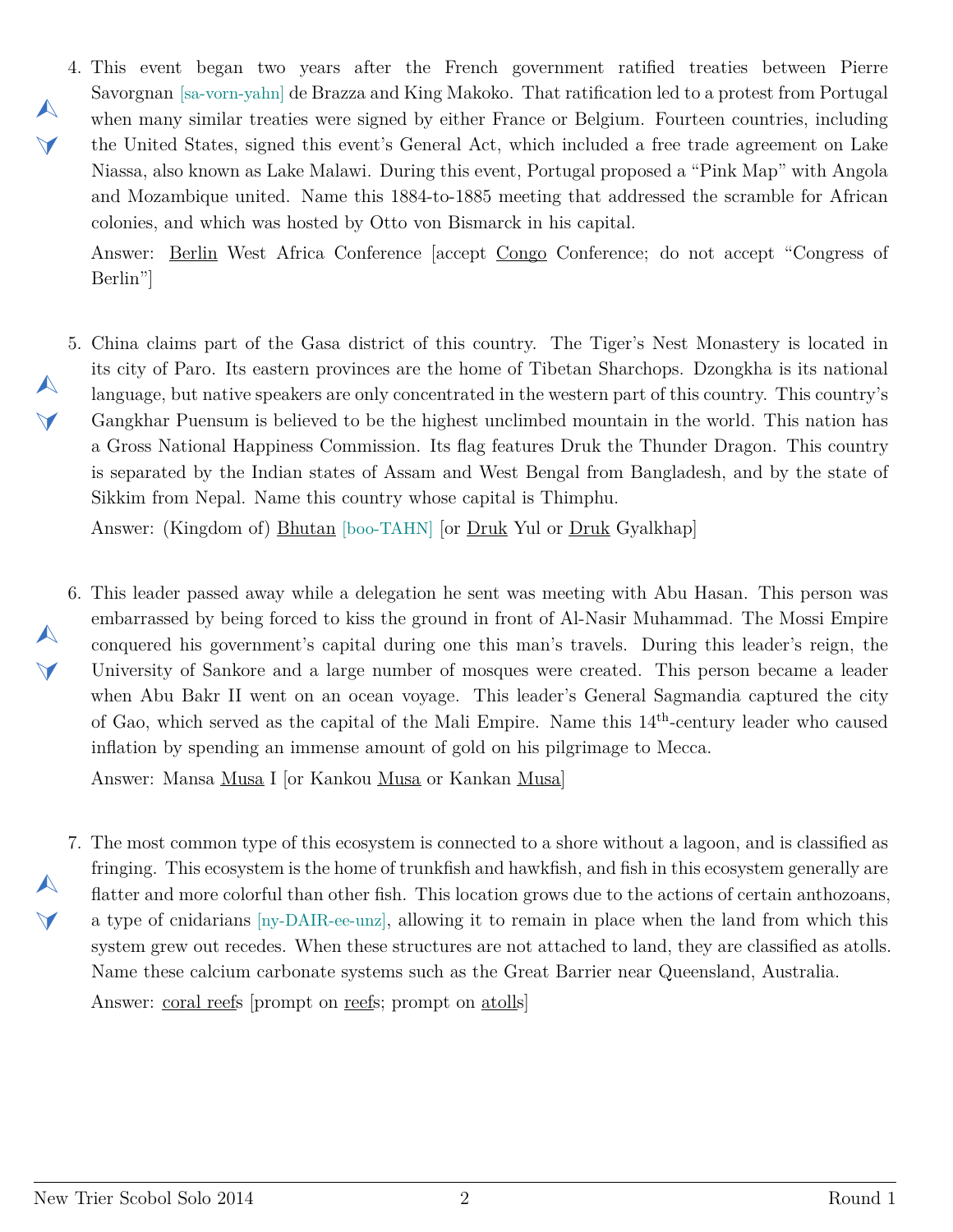<span id="page-2-0"></span>8. An annual festival confused the tomb of Djer [JEER] with the tomb of this god and took place in Abydos. When the Apis Bull died, it became associated with this god, and beds were made with holes in the shape of this god that were filled with seeds. Herodotus wrote that the stories about this Egyptian god impacted the stories about Dionysus. A tree grew around a chest that contained this god. This green-skinned father of Horus had his body cut into pieces that, according to some sources, were scattered by his brother Set. He took over the role of god of the underworld from Anubis. Name this Egyptian god who was both the brother and the husband of Isis.

Answer: Osiris [or Asir or Usiris]

 $\blacktriangle$ 

 $\blacktriangleleft$ 

 $\blacktriangle$ 

 $\blacktriangledown$ 

<span id="page-2-1"></span>9. This musical piece gained popularity when it was performed for its composer shortly after his oratorio *The Light of Life*. The notes in the most popular theme in this piece are, in order: half, eighth, eighth, quarter, half, half. The most famous of this group of six marches is the first one, which is dedicated to Alfred E. Rodewald. That march contains the trio theme known as "Land of Hope and Glory", and it was played when the composer of this piece received an honorary degree from Yale in 1905. This piece was played more than once at its premier, and it is often played over and over again by school orchestras. Name this Edward Elgar piece played at graduations.

Answer: *Pomp and Circumstance Military Marches* [prompt on *Graduation March*]

<span id="page-2-2"></span>10. In a poem by Vachel Lindsay, one of these places is described as "creeping through the black / Cutting  $\blacktriangle$  $\blacktriangleleft$ through the jungle." In Longfellow's "Endymion", one of these places gleams silver-white. Tennyson opens "The Lady of Shalott" by noting that long fields of barley and rye lie on either side of one of these features. In a Langston Hughes poem, the speaker states that "I've known (these places) ancient as the world and older than the flow of human blood." Identify these geographic features, exemplified by a sacred one named Alph in the poem "Kublai Khan" by Samuel Taylor Coleridge, and Vachel Lindsay's "Congo".

Answer: rivers

<span id="page-2-3"></span>11. The path integral in Green's theorem is confined to one of these surfaces, but the path integral in  $\blacktriangle$  $\blacktriangleleft$ Stokes' theorem is not. Two lines are classified as skew if they are not contained by one of these surfaces. The intersection of two of these surfaces forms a dihedral angle, and if two distinct examples of these surfaces intersect, the intersection is a line. In coordinate geometry, the equation of one of these surfaces often uses its normal vector. In space, this surface can represent the set of points equidistant from two points. The geometry of two dimensions is often named for this surface. Name this flat infinite surface.

Answer: planes [prompt on  $2D$  surface(s) or two-dimensional surface(s)]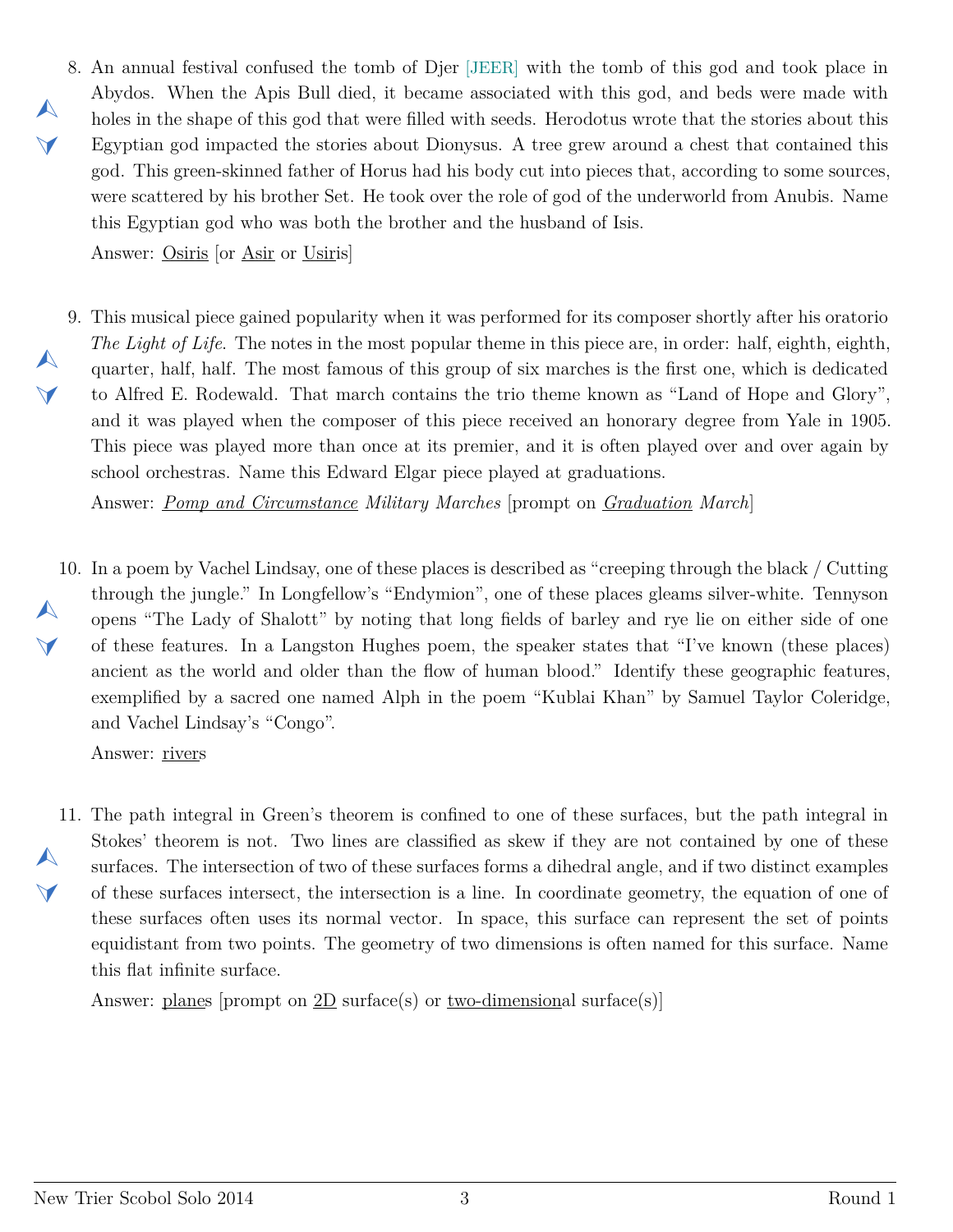<span id="page-3-0"></span>12. This leader did not fire Jean-Louis Tauran but did fire Tauran's colleagues due to a bank money  $\blacktriangle$  $\blacktriangleleft$ laundering scandal. This leader has praised Walter Kasper, who refers to this man as a radical. This person celebrated his most recent birthday by having breakfast with three homeless men and their dog. During a 2013 press conference, this person asked "Who am I to judge?" in response to a question about homosexuality. He disagreed with Néstor Kirchner over government transparency, and he differs with Cristina Kirchner on abortion and gay marriage. Name this Argentinian, born Jorge Mario Bergoglio, who is now the pontiff of the Catholic Church.

Answer: Pope Francis [accept Jorge Mario Bergoglio before "Jorge"; prompt on the Pope]

<span id="page-3-1"></span>13. The precursor to these structures must first be modified by snoRNAs ["snow R-N-A's"], and those  $\blacktriangle$  $\vee$ precursors eventually make their way to the pars granulosa before their eventual export. Tetracycline antibiotics work by inhibiting these structures, preventing the binding of a molecule guided by an elongation factor. In prokaryotes these structures' subunits have sizes of 30 and 50 svedbergs, and they contain A, P, and E sites. These organelles line the surface of the rough endoplasmic reticulum. These organelles are where tRNAs are sent, and are composed of a combination of protein and their namesake RNA. Name these organelles, the site of translation and thus protein synthesis.

Answer: ribosomes

<span id="page-3-2"></span>14. Henry Kissinger referred to this former CEO of General Instrument and G. D. Searle as an "occasional  $\blacktriangle$  $\blacktriangledown$ adversary and permanent friend". Anthony Zinni was one of several retired generals who called for this person to resign from the cabinet amid complaints that he too forcefully exerted civilian control over the military. When President Ford fired several moderates from his staff, this man was promoted from Chief of Staff to Secretary of Defense. He later became the only person to be the Secretary of Defense twice. Identify this man replaced by Robert Gates, who was criticized for his handling of the Iraq War under George W. Bush.

Answer: Donald (Henry) Rumsfeld

<span id="page-3-3"></span>15. In a play by this writer, Mollie and Giles Ralston run a guesthouse that opens during a huge  $\blacktriangle$  $\blacktriangle$ snowstorm. That play is based on the story "Three Blind Mice". One novel by this writer takes place after Cassetti kidnapped and murdered Daisy Armstrong in the United States, and that novel involves many of Daisy's relatives traveling in disguise. One novel by this writer centers around Emily Inglethorp dying of strychnine poisoning and the investigation carried out by a Belgian immigrant. Name this author of *The Mysterious Affair at Styles* and *Murder on the Orient Express* who wrote about the detectives Miss Marple and Hercule Poirot [air-kyool pwah-roh].

Answer: Agatha (Mary Clarissa Miller) Christie [accept either underlined name]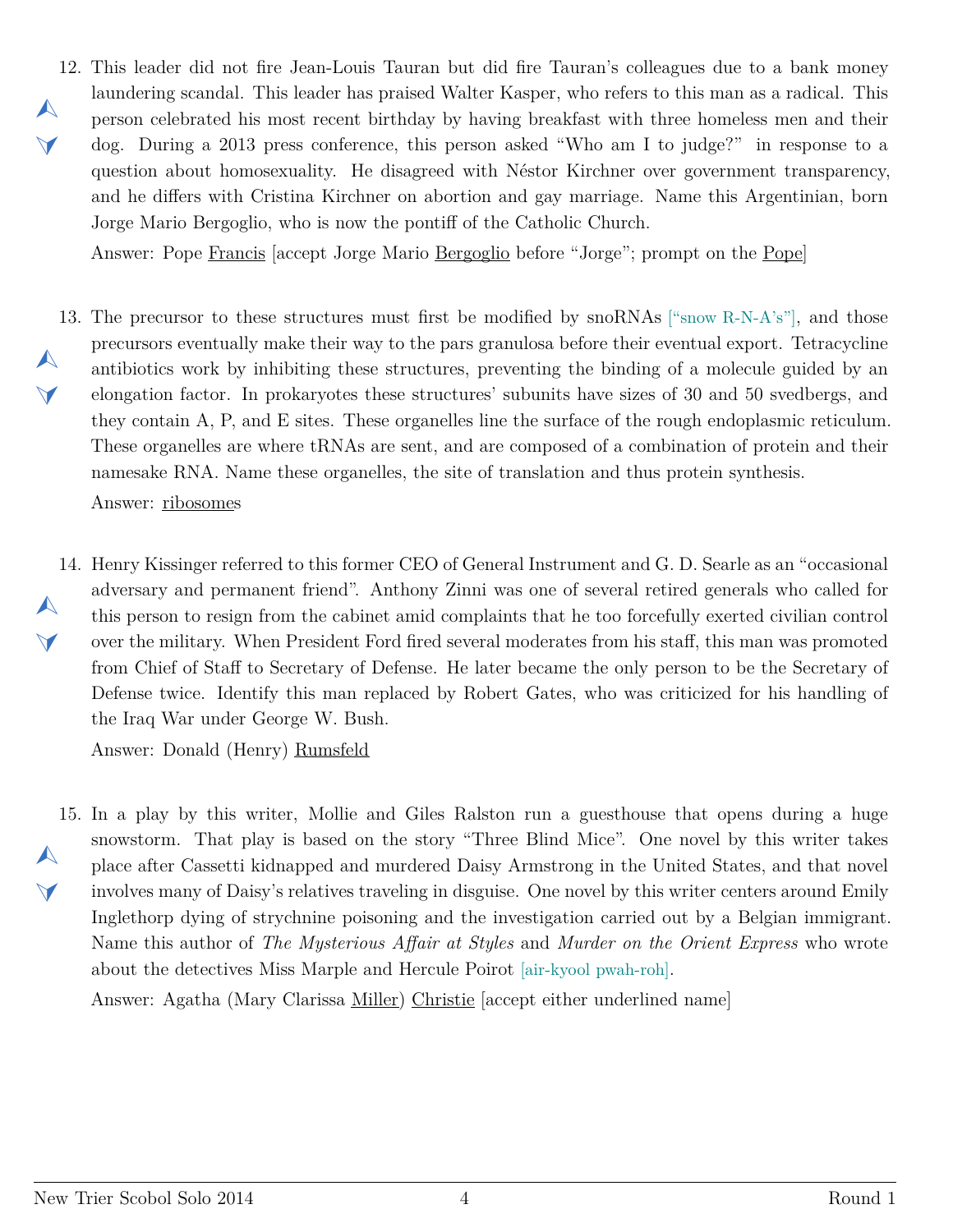<span id="page-4-0"></span>16. A Parisian building designed by this architect, which he referred to as "the dancer raising her tutu",  $\blacktriangle$  $\blacktriangle$ contains a large film museum and archive. He designed a contemporary art museum in Germany that has a statue of Tupac Shakur in front of it; that building is the MARTa Herford. The molecular studies buildings he designed are at the University of Cincinnati. A museum he designed next to the Nervion River is covered with titanium, while stainless steel covers a concert hall he designed in Los Angeles. Name this architect of the Guggenheim Museum in Bilbao and the Walt Disney Concert Hall, who also designed the Jay Pritzker Pavilion in Chicago.

Answer: Frank Gehry [or Frank Owen Goldberg]

- <span id="page-4-1"></span>17. The regulation of this industry in the United States increased significantly with the Appleton Rule  $\blacktriangle$  $\vee$ and the Armstrong Committee investigation in New York. International leaders in this industry are members of the Geneva Association. Businesses in this industry try to protect themselves from adverse selection, and consumers of these business are subject to the doctrine of *uberrima fides*, or utmost good faith. The existence of this industry is blamed for creating moral hazards. Actuaries design underwriting processes for businesses in this industry. Name this industry that provides policies covering home, health, and life, companies in which include State Farm and Allstate. Answer: insurance
- <span id="page-4-2"></span>18. In this novel, the great-great-grandmother of one character gave up walking in public after sitting on  $\blacktriangle$  $\blacktriangledown$ a lighted stove during an attack by Francis Drake. A character in this novel refers to a magnet as the eighth wonder of the learned alchemists of Macedonia. Another person in this novel is isolated due to a disease that causes insomnia and a complete loss of memory. This novel describes seven generations, most of whom are survived by Úrsula Iguarán, who originally left Riohacha with her husband José Arcadio Buendía and helped him start the town of Macondo. Name this novel by Gabriel García Márquez.

Answer: *One Hundred Years of Solitude* [or *Cien años de soledad*]

<span id="page-4-3"></span>19. Immanuel Kant and Pierre-Simon Laplace had trouble explaining why this quantity was so low for  $\blacktriangle$  $\blacktriangle$ the sun relative to the planets. This value and energy are both quantized in the Bohr atomic model. When an object absorbs light, this quantity changes by the amount of energy absorbed divided by the light's angular frequency. This quantity is measured in units of force multiplied by distance multiplied by time, and its derivative with respect to time is torque. The intrinsic form of this value is called spin. Name this conserved quantity equal to moment of inertia times angular velocity. Answer: angular momentum [do not accept or prompt on "momentum"]